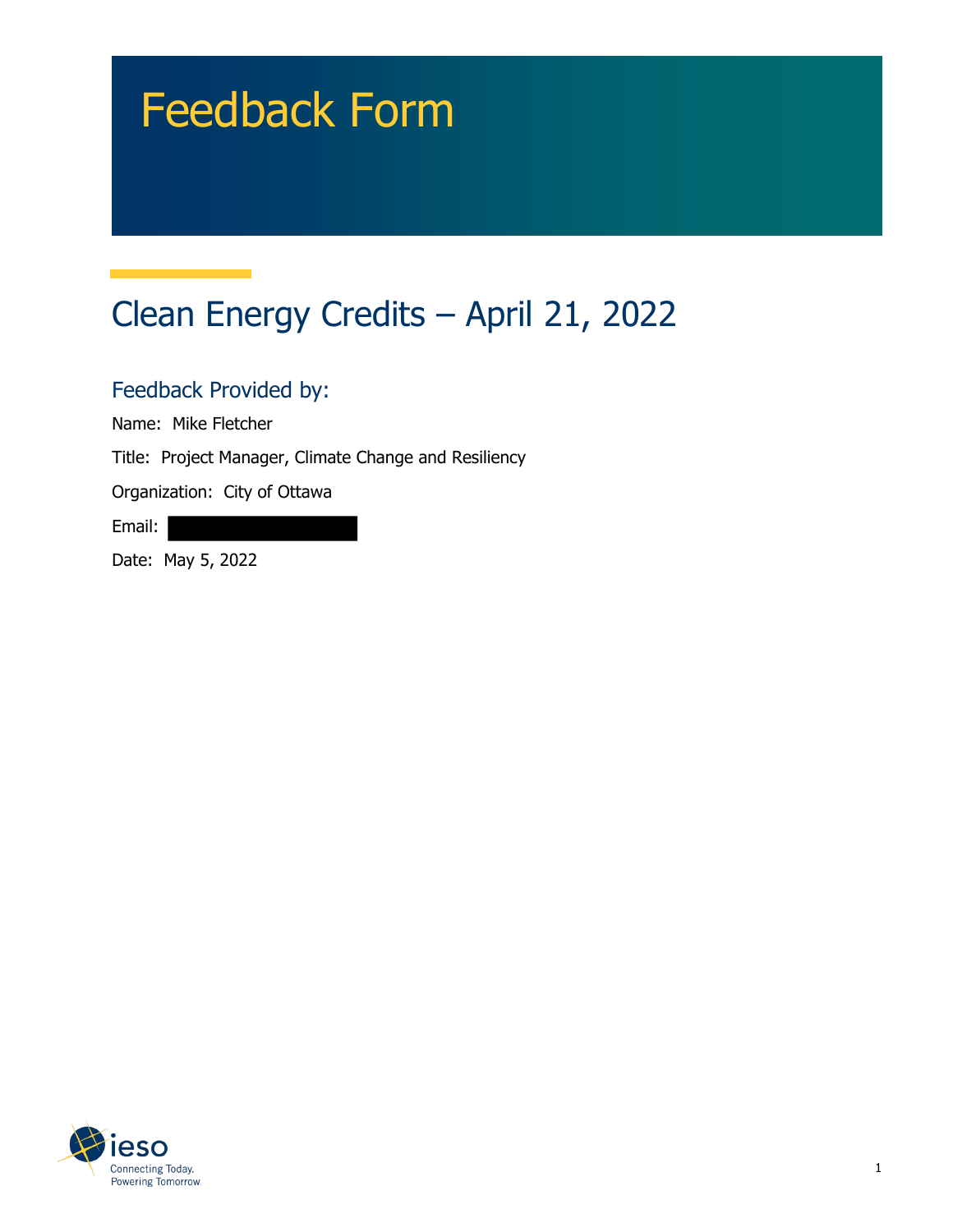#### Registry Design Features

| <b>Topic</b>                                                                                                             | <b>Feedback</b> |
|--------------------------------------------------------------------------------------------------------------------------|-----------------|
| Are there any registry features missing<br>from the proposed list, either basic<br>requirements or future functionality? | N/A             |

### CEC Product Offering Options

| <b>Topic</b>                                                                             | <b>Feedback</b> |
|------------------------------------------------------------------------------------------|-----------------|
| Has IESO identified the right set of CEC<br>product offerings? Are there any<br>missing? | N/A             |

| <b>Topic</b>                                                                                                 | <b>Feedback</b>                                                                                                                                                                                                                                                                                                       |
|--------------------------------------------------------------------------------------------------------------|-----------------------------------------------------------------------------------------------------------------------------------------------------------------------------------------------------------------------------------------------------------------------------------------------------------------------|
| Are there benefits/challenges to any of<br>the proposed CEC product offerings that<br>have not been covered? | An additional benefit to the Free Unbundled CEC<br>Distribution is that it guarantees that EAs from electricity<br>generated in Ontario will stay in Ontario. Since the market<br>is intended to be voluntary, some generators may be<br>enticed to sell credits in other jurisdictions with higher<br>credit prices. |

| <b>Topic</b>                                                     | <b>Feedback</b>                                                                                                                                                                                                                                                                                                                                           |
|------------------------------------------------------------------|-----------------------------------------------------------------------------------------------------------------------------------------------------------------------------------------------------------------------------------------------------------------------------------------------------------------------------------------------------------|
| Which CEC option(s) works best for your<br>company? For Ontario? | The City of Ottawa supports the option for Free Unbundled<br>CEC Distribution, in which the IESO would retire EAs from<br>existing generation and assets on behalf of customers. This<br>option could be combined in a hybrid model with another<br>product offering to provide a monetary benefit for new<br>renewable energy generation in the Ontario. |

#### CEC Customer Preferences Survey

| <b>Topic</b>                                                             | <b>Feedback</b> |
|--------------------------------------------------------------------------|-----------------|
| What are the most relevant findings from N/A<br>the CEC customer survey? |                 |

#### General Comments/Feedback